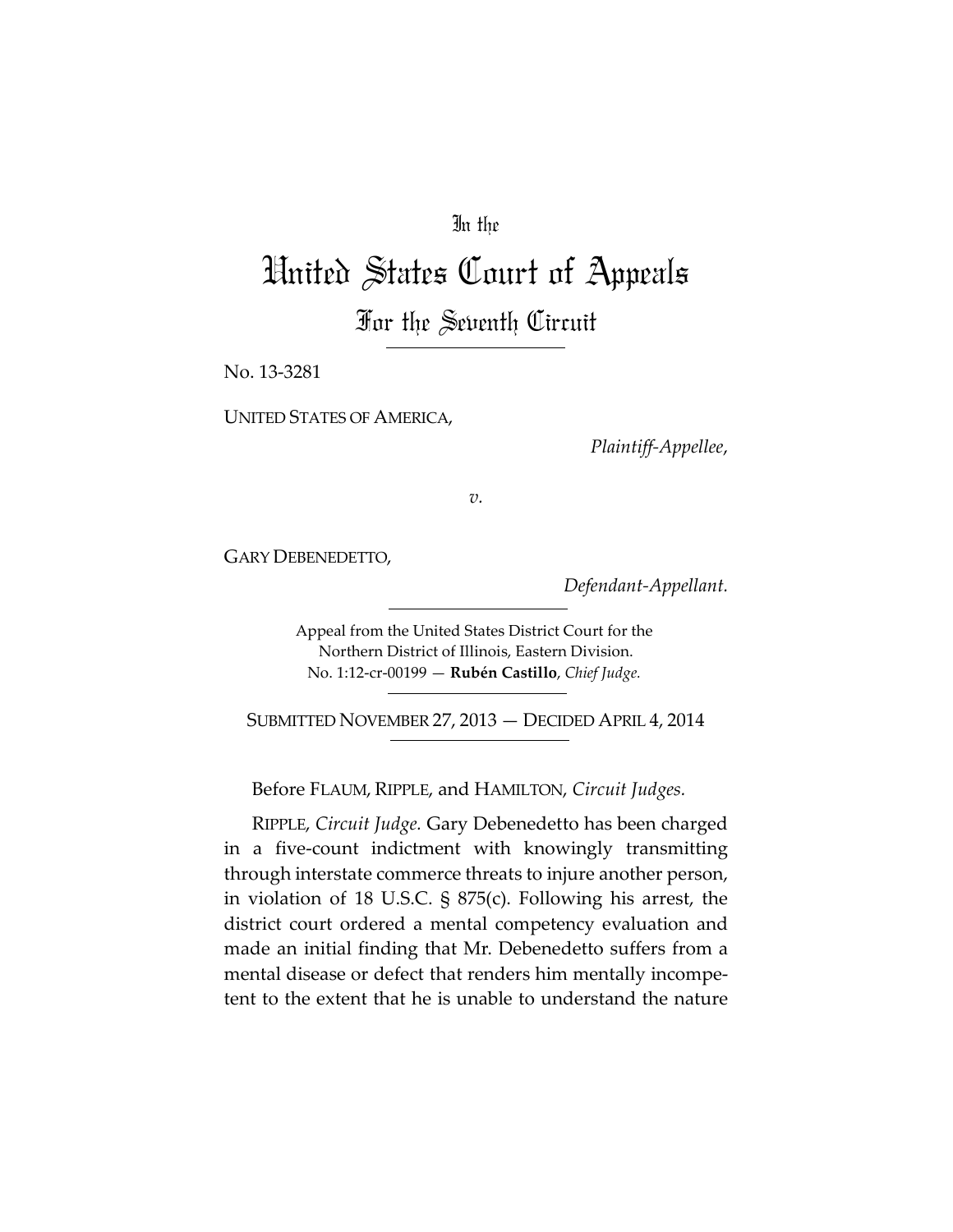and consequences of the proceedings against him or to assist in his defense. The court ordered him to be placed in a facility pursuant to 18 U.S.C. § 4241(d) for further evaluation, and Mr. Debenedetto was sent to the Federal Medical Facility in Butner, North Carolina ("Butner").

The evaluating psychiatrist at Butner conducted additional examinations, which led him to conclude that Mr. Debenedetto would require involuntary treatment with psychotropic medications to restore his competency for trial. At a follow-up hearing, the district court considered the psychiatrist's report and determined that Mr. Debenedetto should be committed for treatment, including involuntary medication, as is necessary to attain the capacity to permit the criminal proceedings to go forward. *See* 18 U.S.C. § 4241(d)(2)(A).

Mr. Debenedetto filed a pro se appeal from the district court's commitment order, but after the Government notified the court of its intent to execute promptly the district court's order absent an order from this court, his attorney filed both a motion to stay the order and a motion to withdraw as counsel from the appeal. We ordered a temporary stay of the order. After reviewing the submissions of the parties and the transcript of the district court hearing, we hold that the hearing and subsequent written findings of the district court do not constitute adequate compliance with the requirements set forth in *Sell v. United States*, 539 U.S. 166 (2003).<sup>1</sup> We therefore must

 $1$  Interlocutory review is appropriate to consider whether a defendant has a legal right to avoid forced medication, and we have jurisdiction to review the district court's order under the collateral order doctrine. *Sell v. United* (continued...)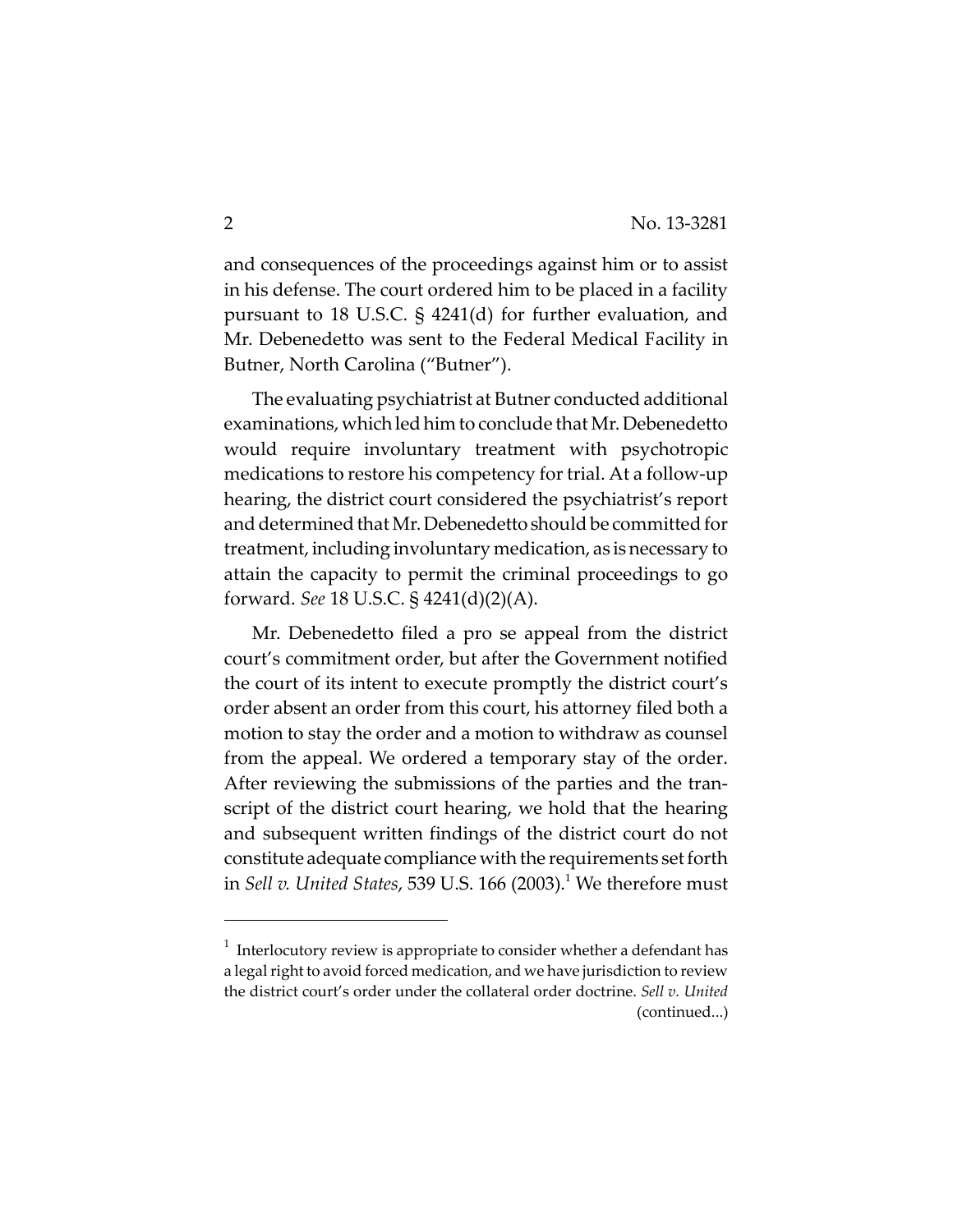vacate the court's commitment order and remand for further proceedings consistent with this opinion.

**I**

Mr. Debenedetto was arrested on April 11, 2012, on charges that he transmitted threatening communications to various individuals, in violation of 18 U.S.C. § 875(c). While Mr. Debenedetto was in custody pending trial, the district court ordered, on its own initiative, a mental competency evaluation. Pursuant to this order, the district court received the results of a forensic examination performed by the Metropolitan Correctional Center in Chicago, Illinois ("MCC"), and later conducted a hearing at which the evaluating forensic psychologist testified. Following the hearing, the court determined that Mr. Debenedetto suffered from a mental disease or defect that rendered him mentally incompetent to stand trial. The district court therefore ordered that he be placed in the custody of the Attorney General for additional mental competency evaluations.

Four months later, the court received and reviewed the result of a second examination performed at Butner.According to the district court, "Dr. Robert Lucking, the evaluating psychiatrist, opined that defendant need[ed] to be involuntarily treated with psychotropic medications inorder to restore

 $1$  (...continued)

*States*, 539 U.S. 166, 176–77 (2003); *United States v. Chavez*, 734 F.3d 1247, 1249 (10th Cir. 2013).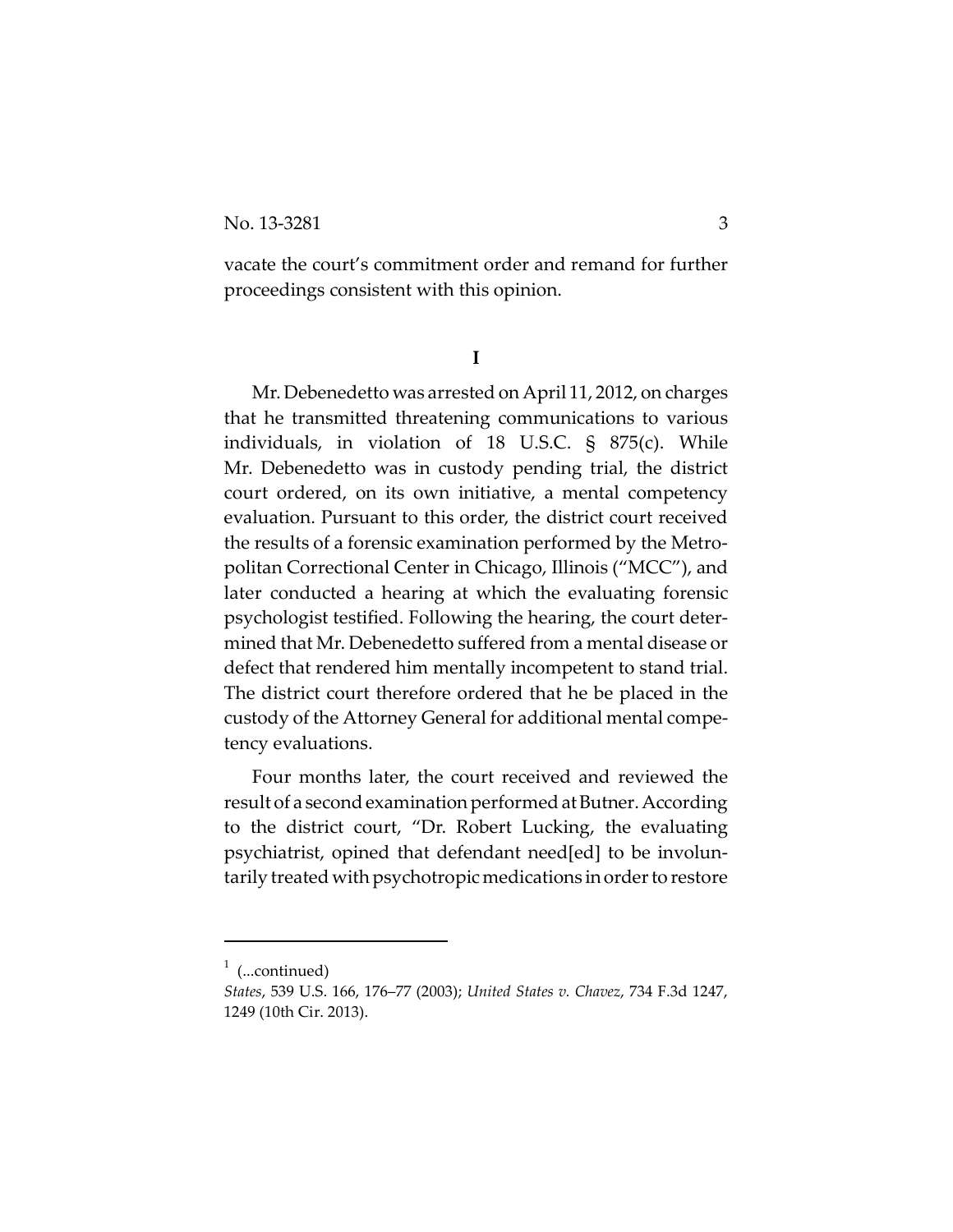his competency to proceed to trial."<sup>2</sup> On October 8, 2013, therefore, the Court held a hearing regarding the need to medicate Mr. Debenedetto without his consent.

At the hearing, Mr. Debenedetto's attorney initially objected to the intended course of medication. He stated that he did not believe that "the first prong of *Sell*," relating to the importance of the Government's interest, was met.<sup>3</sup> He went on to explain that he believed that Mr. Debenedetto's guideline range for the crimes charged would be ten to sixteen months and that he already had been incarcerated for sixteen months. Counsel for Mr. Debenedetto also raised concerns regarding the effectiveness of the drugs that would be administered; he specifically noted that "30 percent of these involuntary medications don't always work."<sup>4</sup>

In response, counsel for the Government took issue with defense counsel's estimated guideline range, which she calculated to be between thirty-seven and forty-six months. Nevertheless, the Government's counsel acknowledged that "[t]here is some uncertainty as [to] how Mr. Debenedetto will take the medication and whether he will be restored [to competency] within six months," but noted that, "at least in the opinion of the medical professionals at Butner, they do believe

 $2$  R.63 at 2.

 $3$  R.69 at 3.

 $<sup>4</sup>$  *Id.* at 4.</sup>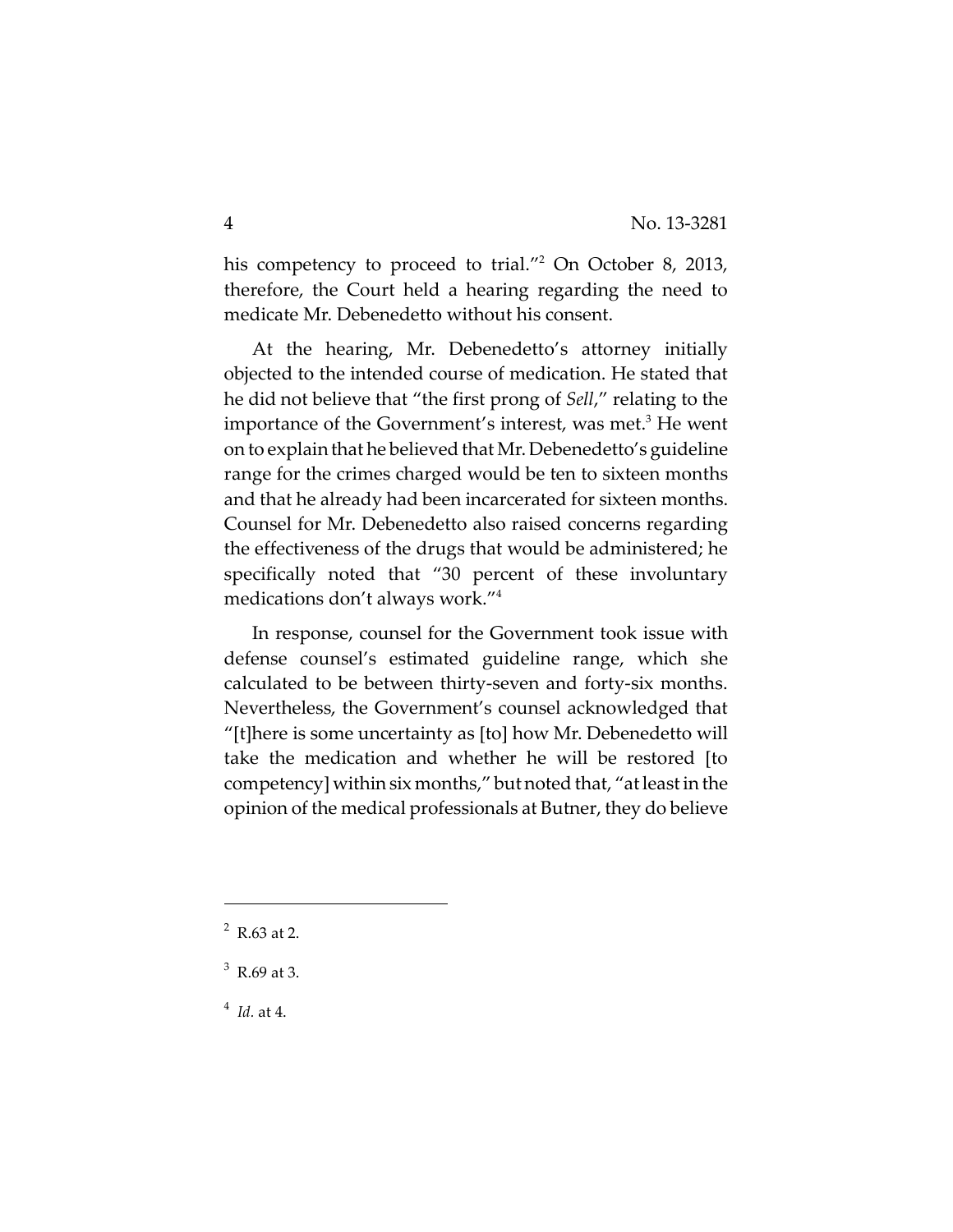there's a substantial likelihood that Mr. Debenedetto can be restored within that time."<sup>5</sup>

The district court never directly addressed the parties' arguments because the court believed that defense counselwas proposing that Mr. Debenedetto be involuntarily committed. The court suggested that defense counsel file a written motion to which the Government could respond. Defense counsel asked for a short adjournment to confer with Mr. Debenedetto. When proceedings resumed, counsel represented that Mr. Debenedetto had agreed to go back to Butner and, "if they feel involuntary medication is appropriate, that should be done, but they should also review or consider less intrusive measures other than that if appropriate or if he would agree. And if not, they can involuntarily medicate. He's agreed to that."<sup>6</sup>

Mr. Debenedetto, however, then requested the opportunity to speak. He stated:

I have to, you know, ask you, okay, that I have a brother in California, okay, who had taken some psychotropic neuroleptics. Okay. He went into seizures, all right? They gave me an advanced, second-generation form of psychotropics at MCC on July 11th, one pill. It was called Geodon. It was the

 $^{5}$  *Id.* at 5–6.

 $6$  *Id.* at 7.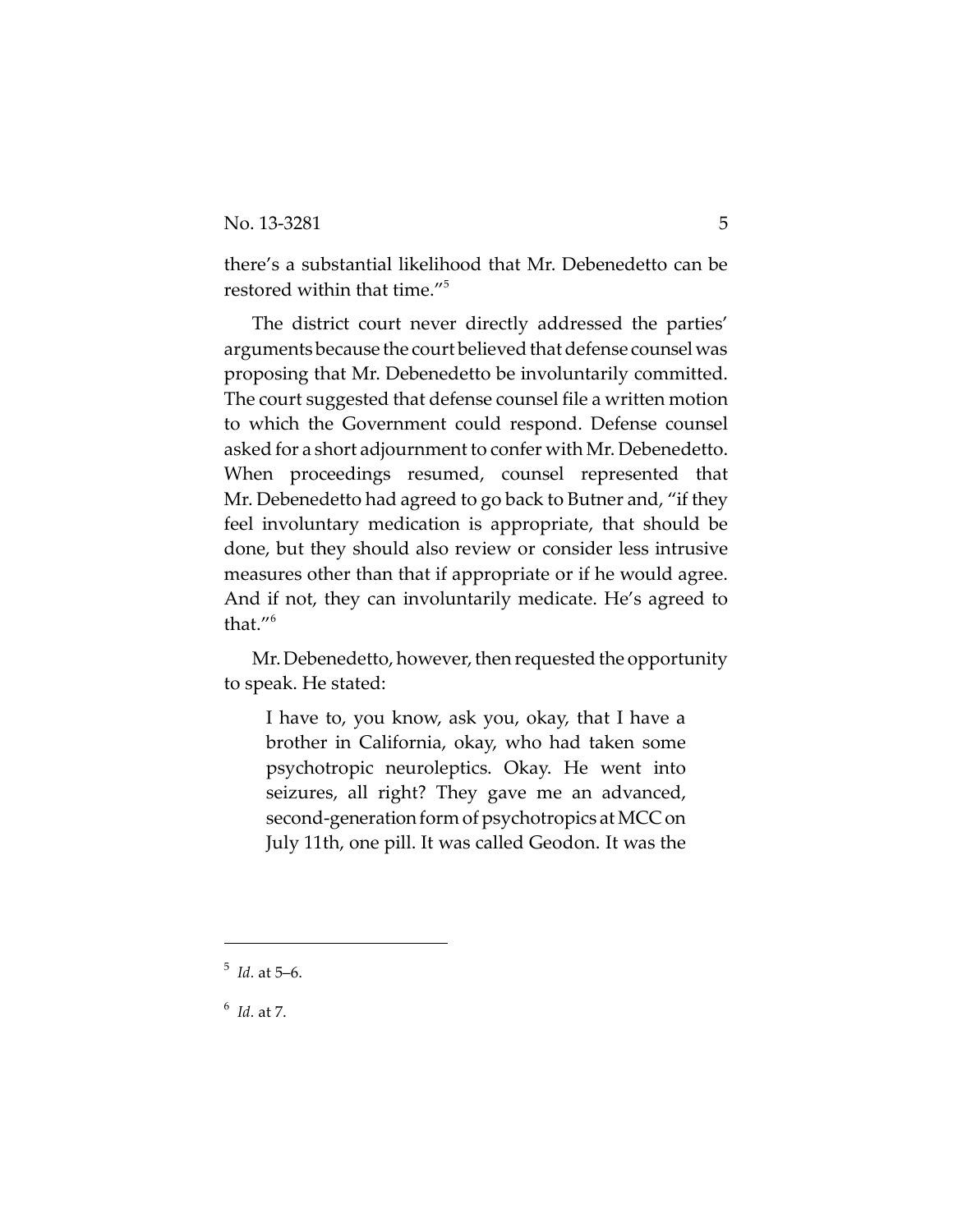most advanced, side-effect-free, okay? I fell down on the floor. I was in seizures for eight hours.<sup>[7]</sup>

The court responded, "[s]o you don't want to do that again," and Mr. Debenedetto replied, "[e]xactly."<sup>8</sup>

Mr. Debenedetto also made statements that appear to indicate his belief that medication was not necessary. He referenced classes he had been taking at Butner that "teach competency," reported that he had been in law school and explained that he was able to function in the open population at Butner without medication.<sup>9</sup>

The hearing concluded with the court stating that it would "enter an appropriate order. I'm going to ask the government to submit it. You can look at it, … and, if necessary, the psychotropic medications will be administered, but they will be administered in a way that is not prejudicial to Mr. Debenedetto's physical health."<sup>10</sup> The district court subsequently entered the following finding: "Based on the seriousness of the charged conduct in the indictment, the reports, and the referenced studies, the facts in the instant matter satisfy the requirements for imposition of involuntary treatment as outlined in *Sell v. United States*, 539 U.S. 166,

<sup>8</sup> Id.

<sup>9</sup> Id.

<sup>10</sup> *Id.* at 9.

 $^7$  Id. at 8.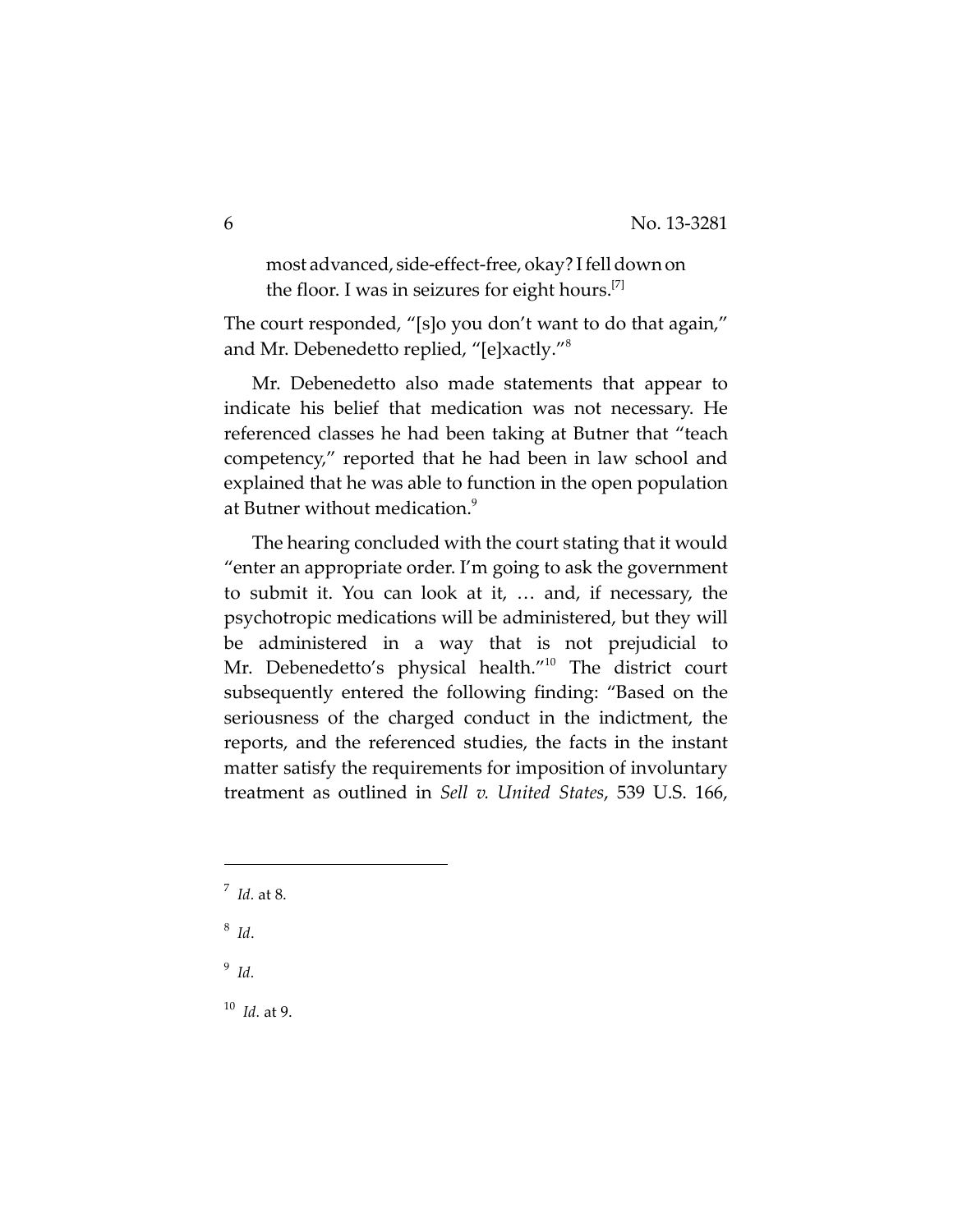180-81 (2003)[] ... ."<sup>11</sup> After reiterating the requirements of *Sell,* the court then ordered, in relevant part:

1. The recommended medication be involuntarily administered according to the procedures recommended in the Forensic Evaluation. However, prior to the involuntary administration of medication, less intrusive measures should be considered and taken if deemed appropriate and available.

2. Any recommended medication being involuntarily administered should not in any way endanger the health of defendant.<sup>[12]</sup>

Mr. Debenedetto filed a pro se appeal from the district court's commitment order, but after the Government notified this court of its intent to execute promptly the order absent a stay, his attorney filed a motion to stay as well as a motion to withdraw as counsel from the appeal. We entered a temporary stay of the order and now address the merits of the district court's commitment order.

## **II**

The decision to medicate involuntarily a defendant must balance the interests of the defendant with the interests of the Government, and these interests differ depending on the purpose of the medication. For instance, the Government has

 $11$  R.63 at 3.

<sup>&</sup>lt;sup>12</sup> *Id.* at 4.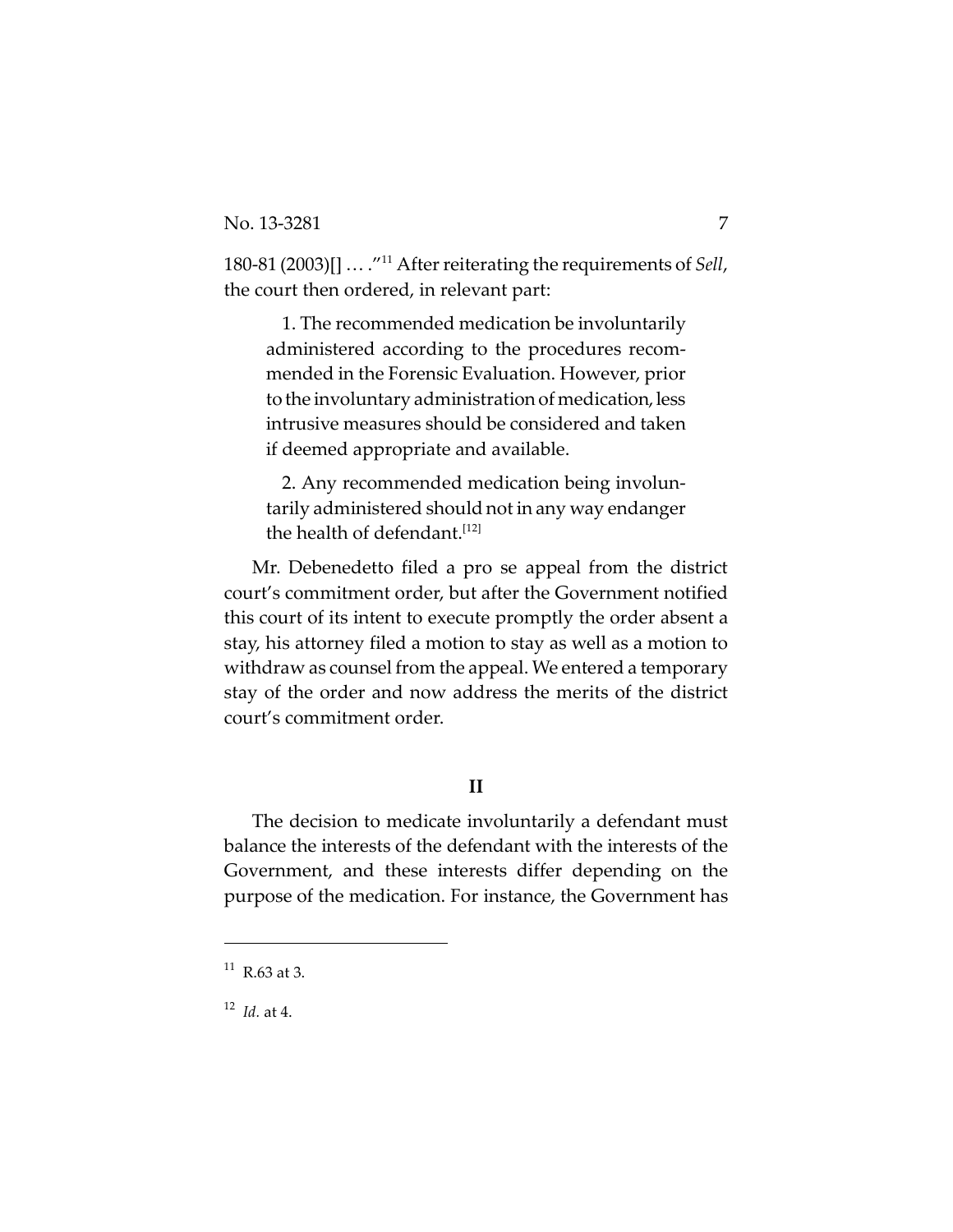a strong interest in using involuntary medication to control a defendant who is dangerous to himself or others in order to ensure prison safety and security. *Washington v. Harper*, 494 U.S. 210, 223 (1990). The Due Process Clause therefore permits the Government to medicate involuntarily an inmate with antipsychotic drugs against his will if he is dangerous and the treatment is in his best interest. *Id*. at 227.

When the Government seeks to medicate involuntarily a defendant solely for the purpose of rendering the defendant competent to stand trial, however, it must meet a higher standard to counterbalance the defendant's right to avoid involuntary medication. *Sell*, 539 U.S. at 181–82. In *Sell*, the Court set forth four findings that the district court must make before ordering the involuntary administration of psychotropic medication for the purpose of rendering a defendant competent to stand trial. First, the district court must determine "that *important* governmental interests are at stake" based on the facts of the individual case. *Id.* Second, the court must find that the medication "is substantially likely to render the defendant competent to stand trial" and "is substantially unlikely to have side effects that willinterfere significantly with the defendant's ability to assist counsel in conducting a trial defense." *Id*. at 181. "Third, the court must conclude that involuntary medication is *necessary* to further those interests" and "that any alternative, less intrusive treatments are unlikely to achieve substantially the same results." *Id*. "Fourth, … the court must conclude that administration of the drugs is *medically appropriate, i.e.,* in the patient's best medical interest in light of his medical condition." *Id*. The Government must establish each of these conditions by clear and convincing evidence. *United*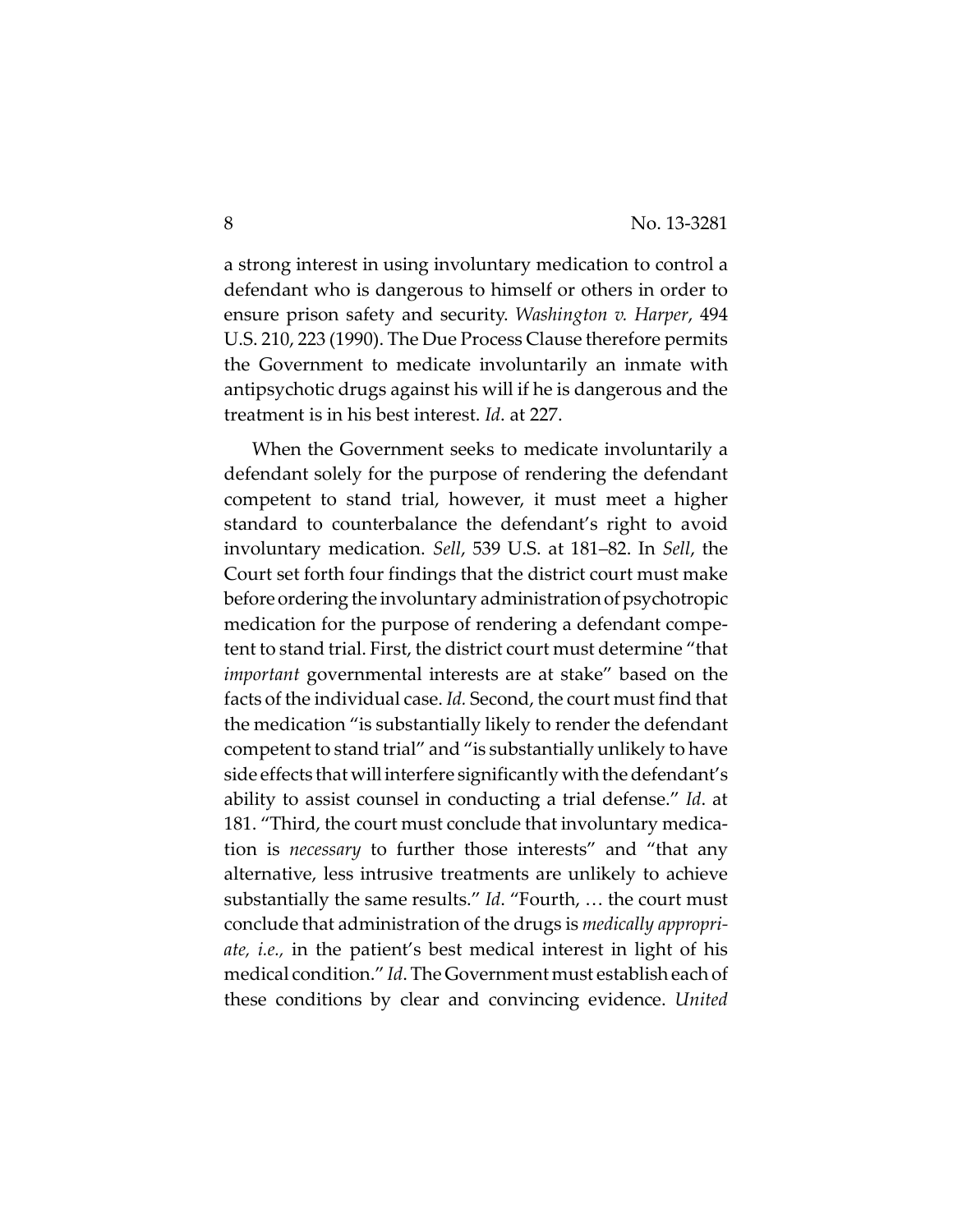*States v. Chatmon*, 718 F.3d 369, 374 (4th Cir. 2013); *United States v. Ruiz-Gaxiola*, 623 F.3d 684, 692 (9th Cir. 2010) (collecting cases). We review the district court's conclusions of law de novo and its findings of fact for clear error. *United States v. Lyons*, 733 F.3d 777, 782 (7th Cir. 2013); *United States v. Gutierrez*, 704 F.3d 442, 448 (5th Cir. 2013). "Without a clear statement of the court's rationale …, we cannot evaluate whether [the court's] decision was proper or constituted clear error." *United States v. Hawk*, 434 F.3d 959, 962 (7th Cir. 2006).

#### **A. Importance of Governmental Interest**

We address first whether the Government established an important interest, which, the Court has stated, includes "bringing to trial an individual accused of a serious crime." *Sell*, 539 U.S. at 180. Most courts to have addressed the issue have held that the central consideration when deciding whether a particular crime is "serious" is the penalty authorized by statute for the particular offense. *See, e.g.*, *Chatmon*, 718 F.3d at 374 (noting that a crime with a statutory mandatory minimum of ten years is serious); *United States v. Green*, 532 F.3d 538, 549 (6th Cir. 2008) (same); *United States v. Palmer*, 507 F.3d 300, 303–04 (5th Cir. 2007) (holding that a crime with a maximum of ten years is serious even if defendant faced a guidelines range of only fifteen to twenty-one months).

In *Sell*, the Court also noted that special circumstances may exist which would lessen the importance of the governmental interest at stake. These include the defendant's lengthy confinement in an institution for the mentally ill, the potential for future confinement if the defendant regains competency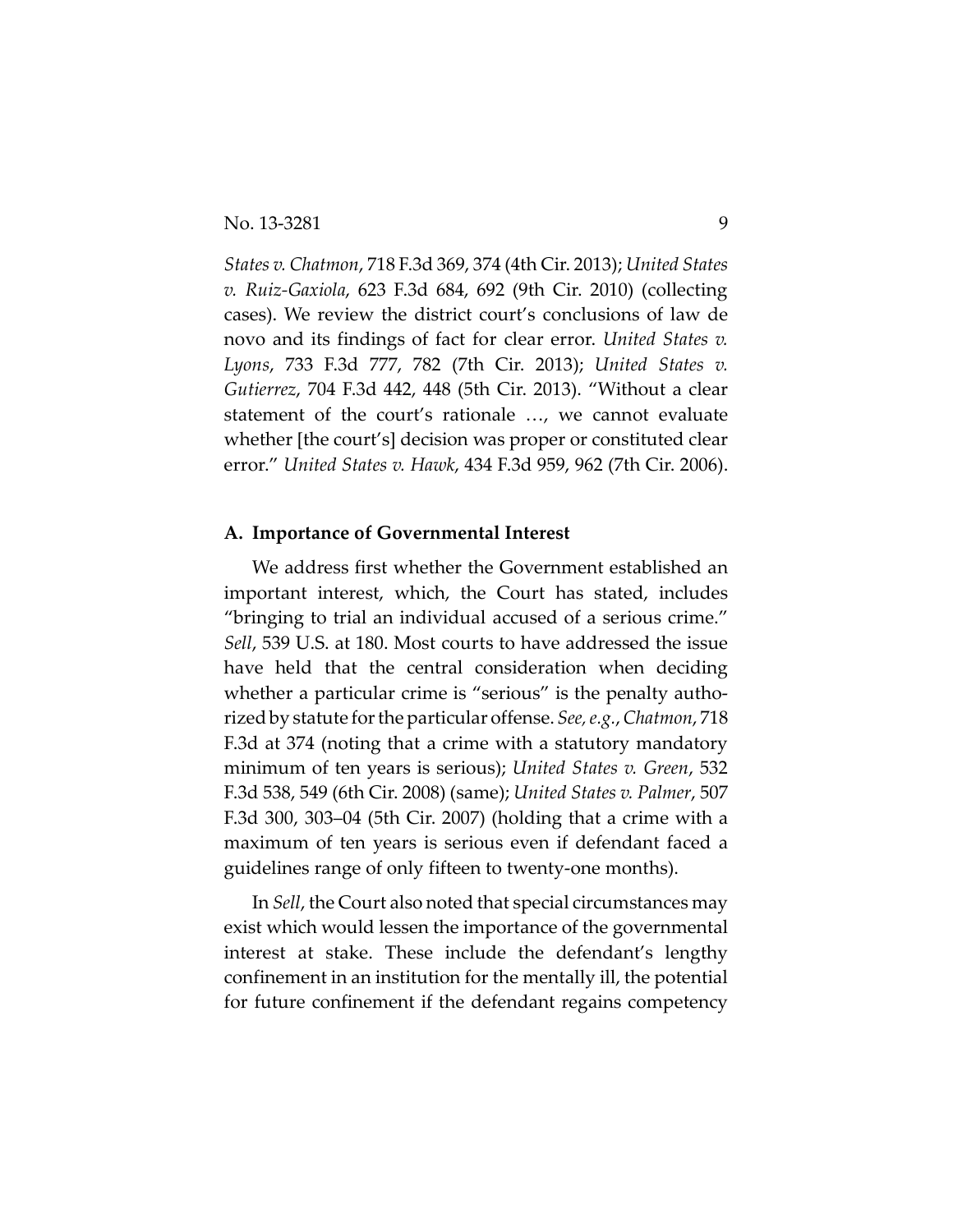and the amount of time a defendant already has been confined while the charges have been pending. *Sell*, 539 U.S. at 180. In making the determination whether such special circumstances exist, the district court must consider the facts of the individual case. *Id*.; *United States v. Grigsby*, 712 F.3d 964, 969 (6th Cir. 2013); *United States v. White*, 620 F.3d 401, 411 (4th Cir. 2010).

The district court's order does not reflect that it considered either the length of Mr. Debenedetto's sentence, by reference to the statutory maximum and to the Guidelines, or Mr. Debenedetto's current or future confinement in concluding that the Government had established by clear and convincing evidence that it had an important interest in bringing Mr. Debenedetto to trial. Counsel for Mr. Debenedetto initially argued that this element of *Sell* was not satisfied because his client already had been in custody for the amount of time he likely would serve if convicted, and, therefore, there could be no important governmental interest at stake in forcibly medicating him to allow him to stand trial. Although the parties put forward differing views of the length of sentence Mr. Debenedetto might serve, the court did not ask counsel to elaborate on how they reached their calculations, and the issue was not addressed further. Moreover, although the subject of involuntary confinement was broached by the court, and the likelihood could weigh against the importance of the Government's interest here, the district court's order similarly was silent on how this special circumstance factored into its analysis.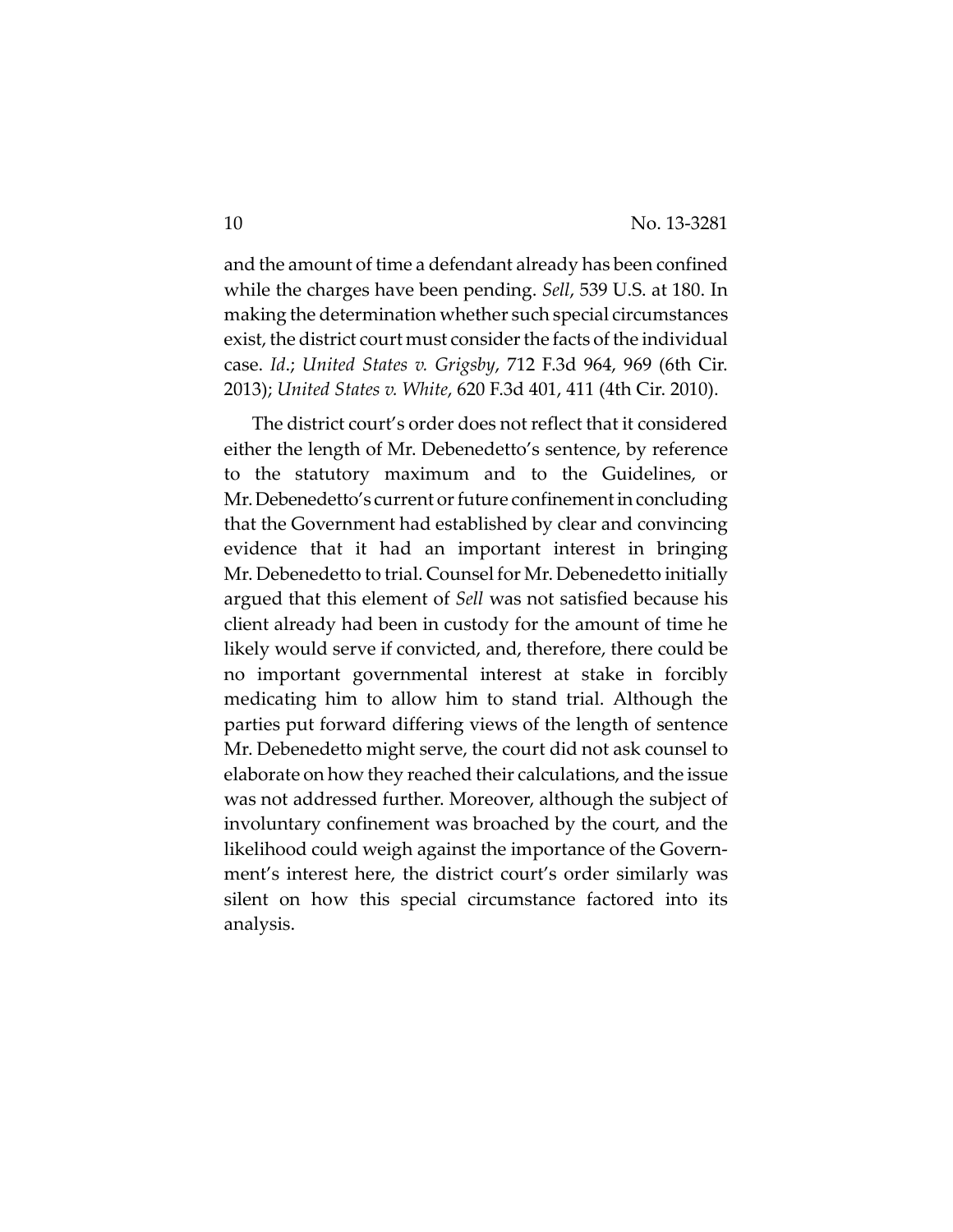### **B. Effectiveness of the Medication**

We turn then to the second of *Sell*'s requirements: that the medication "is substantially likely to render the defendant competent to stand trial" and "is substantially unlikely to have side effects that willinterfere significantly with the defendant's ability to assist counsel" in putting forth a defense at trial. 539 U.S. at 181. At the second hearing, defense counsel specifically observed, apparently in reference to the report from the Butner psychiatrist, that the psychotropic drugs were ineffective in thirty percent of the cases. The Government countered that the report suggested that there was a substantial likelihood that Mr. Debenedetto could be restored to trial-level competency within six months' time. Even if we had the benefit of the report, however, and could conclude that the Government had established, by clear and convincing evidence, that Mr. Debenedetto could be rendered competent with the involuntary administration of psychotropic drugs, there is no evidence in the record as to the side effects of those drugs and their potential negative impact on Mr. Debenedetto's ability to assist with his defense.

#### **C. Medical Necessity and Less Intrusive Means**

We must conclude that the record similarly is inadequate to establish the third *Sell* requirement—that the medication is necessary to further the Government's important interests and "that any alternative, less intrusive treatments are unlikely to achieve substantially the same results." *Id.* Before a district court can conclude that involuntary medication is necessary, it must consider whether less intrusive means are possible*.*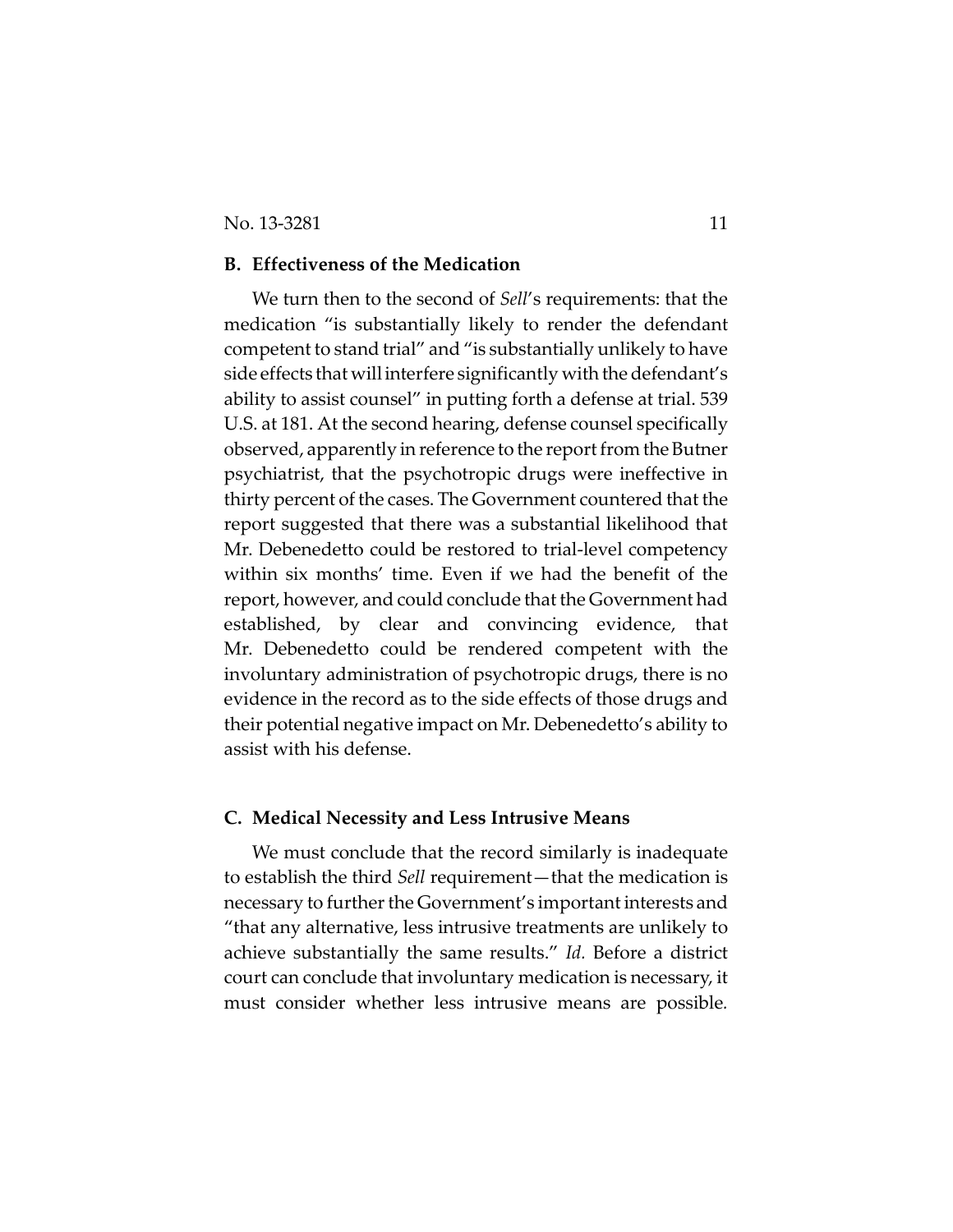*Chatmon*, 718 F.3d at 376 (reversing medication order where the district court had not addressed the defendant's arguments regarding less intrusive means "and essentially provided 'no rationale' in support of its ruling"). Mr. Debenedetto's counsel conditioned his client's willingness to return to Butner on the ground that the professionals there "review or consider less intrusive measures." R.69 at 7. Indeed, the district court accepted this qualification and incorporated it into its order. *See* R.63 at 4. In doing so, the district court necessarily failed to make, as it must, the required finding that alternative, less intrusive treatments would be unlikely to achieve substantially the same results. Here, the district court impermissibly delegated that responsibility.

#### **D. Best Medical Interest of the Defendant**

We turn now to the fourth *Sell* requirement: that "administration of the drugs is *medically appropriate, i.e.,* in the patient's best medical interest in light of his medical condition." 539 U.S. at 181. Our review of this aspect of *Sell* is hindered by the parties' failure to include in the record the report of Dr. Lucking on which the court, apparently, heavily relied. We must conclude that the Government did not meet its burden with respect to this element. The only pertinent information in the record is Mr. Debenedetto's statement to the district court, in which he details his previous violent and serious reaction to antipsychotic drugs.<sup>13</sup>

To the extent that the district court believed that it was unnecessary to 13 (continued...)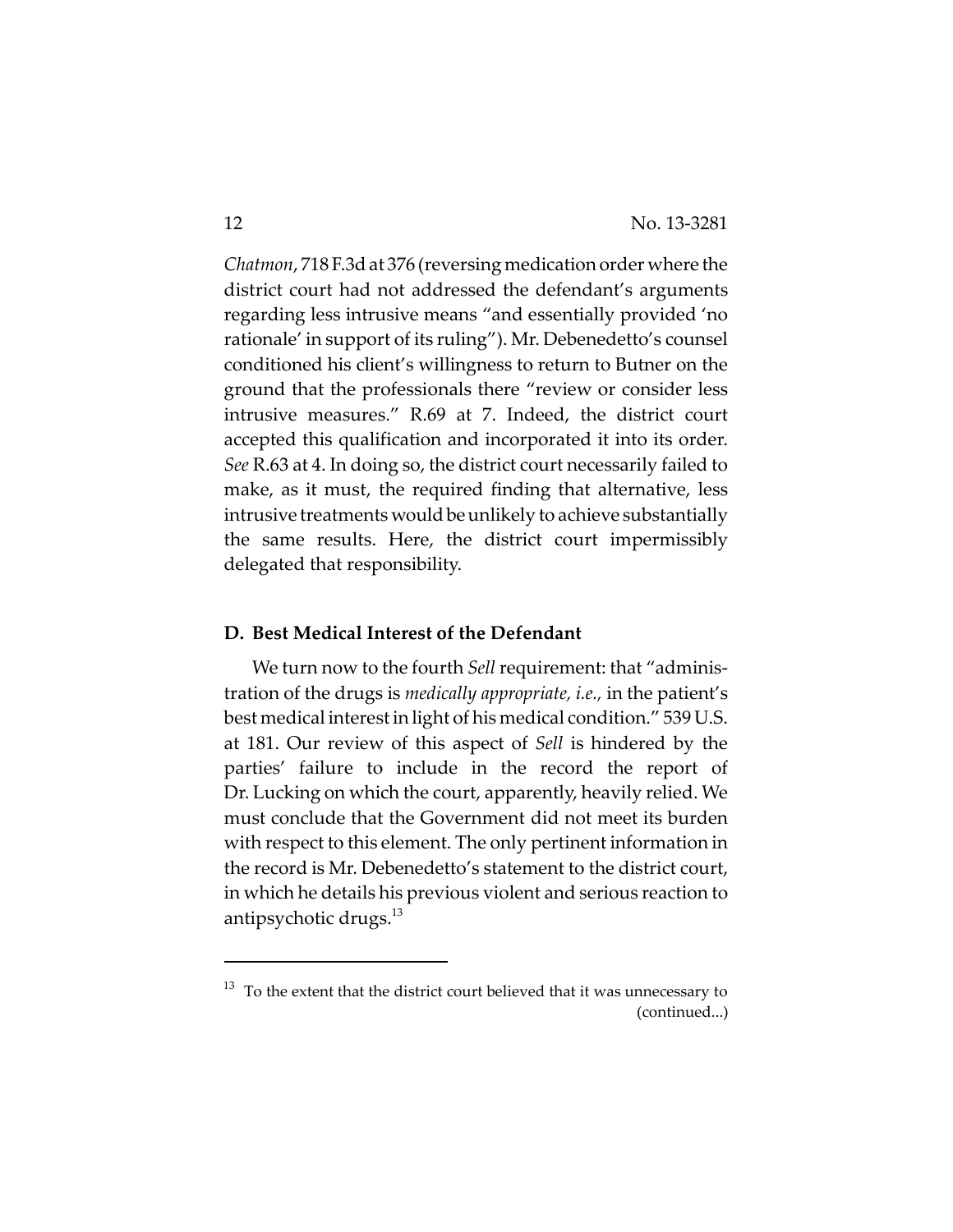In sum, the record does not support the conclusion that the Government met its burden of establishing each of *Sell*'s requirements by clear and convincing evidence. We therefore must vacate the district court's commitment order. On remand, the district court must consider and make explicit findings concerning:

- 1. The importance of the Government's interest as evidenced by the seriousness of Mr. Debenedetto's crime and any other special circumstances that might lessen either the seriousness of his crime or the importance of the Government's stated interest;
- 2. The likelihood that the identified proposed course of treatment will render Mr. Debenedetto, given his specific diagnosis, competent to stand trial *and* the likelihood that it will not have side effects that will interfere significantly with his defense;
- 3. The *necessity* of the proposed treatment to render Mr. Debenedetto competent for trial and the likelihood

 $13$  (...continued)

make the required*Sell*findings because Mr. Debenedetto voluntarilyagreed to the medication, we do not believe that such a conclusion is supported by the record. Mr. Debenedetto's statements to the court reveal a legitimate fear of serious side effects based on past experience. He made it very clear that he did not want to experience those side effects again. His statements also reveal a belief that antipsychotic drugs may not be necessary to improve his competency. These comments evince a clear interest in exploring less invasive means and strongly point to the conclusion that he did not unqualifiedly consent to the administration of antipsychotic drugs. Because Mr. Debenedetto did not consent to the administration of those drugs, we believe the requirements of *Sell* must be satisfied.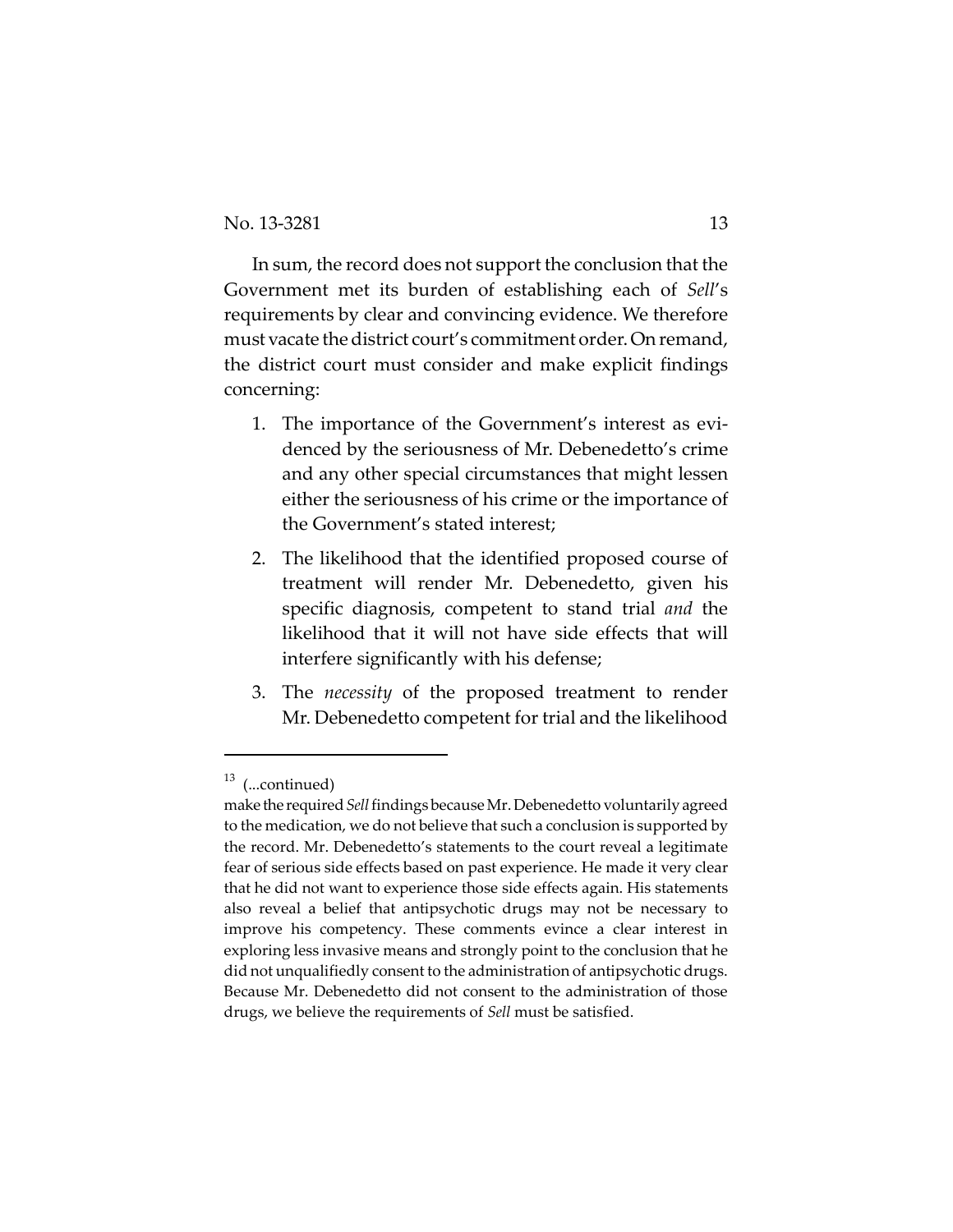that less intrusive alternatives could not achieve substantially the same results; and

4. The appropriateness of the proposed course of treatment for Mr. Debenedetto, i.e., that it is in his best medical interest. As with the findings for the second factor, these findings should reflect a recognition of Mr. Debenedetto's diagnosis and his personal medical history.

As our colleagues in the Sixth Circuit have observed: "Each involuntary medication case presents a court with the challenging task of balancing the defendant's fundamental constitutional right to liberty against the government's important interest in prosecution." *Grigsby*, 712 F.3d at 976. This type of detailed, fact-intensive inquiry is therefore "necessary to determine where to strike that balance." *Id.*

#### **III**

A final matter pending in the appeal is the motion to withdraw as counsel filed by the attorney appointed to represent Mr. Debenedetto in the district court. Counsel represents, without elaboration, that he feels he has a conflict representing Mr. Debenedetto on this issue and does not feel it would be in the best interest of his client for him to continue to represent him before this court. This appeal is part of Mr. Debenedetto's criminal proceedings, and he is entitled to representation by counsel. *See* 18 U.S.C. § 3006A(c). An order authorizing involuntary medication of an incompetent defendant conclusively resolves the legal question of the defendant's